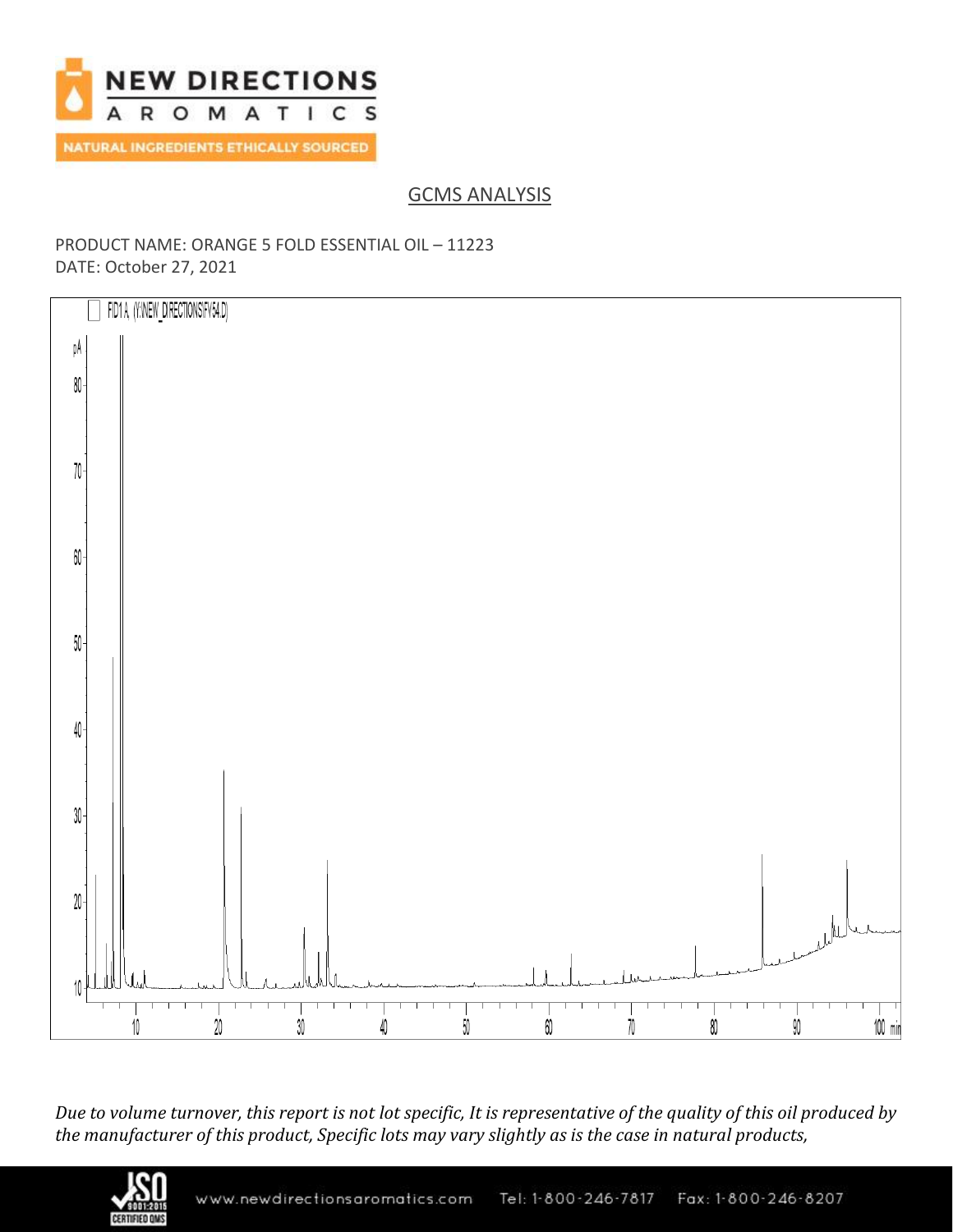

## GCMS ANALYSIS *(cont'd,)*

### PRODUCT NAME: ORANGE 5 FOLD ESSENTIAL OIL – 11223

| <b>Peak</b>      | $RT$ (min) | <b>Compound name</b>        | $\frac{0}{0}$ |
|------------------|------------|-----------------------------|---------------|
| $\mathbf{1}$     | 4,24       | <b>ETHANOL</b>              | 0,01          |
| $\overline{2}$   | 5,11       | alpha-PINENE                | 0,11          |
| 3                | 6,25       | beta-PINENE                 | 0,01          |
| $\overline{4}$   | 6,47       | <b>SABINENE</b>             | 0,06          |
| $\overline{5}$   | 7,05       | delta3-CARENE               | 0,04          |
| 6                | 7,25       | beta-MYRCENE                | 0,48          |
| $\overline{7}$   | 7,40       | alpha-PHELLANDRENE          | 0,02          |
| 8                | 8,41       | <b>LIMONENE</b>             | 94,83         |
| $\boldsymbol{9}$ | 8,49       | beta-PHELLANDRENE           | 0,35          |
| 10               | 9,51       | gamma-TERPINENE             | 0,02          |
| 11               | 9,65       | trans-beta-OCIMENE          | 0,03          |
| 12               | 10,21      | p-CYMENE                    | 0,01          |
| 13               | 10,67      | <b>TERPINOLENE</b>          | 0,01          |
| 14               | 11,03      | <b>OCTANAL</b>              | 0,05          |
| 15               | 15,45      | <b>NONANAL</b>              | 0,01          |
| 16               | 17,56      | alpha-PINENE OXIDE          | 0,02          |
| 17               | 18,23      | LIMONENE cis-1,2-EPOXIDE    | 0,01          |
| 18               | 18,53      | trans-THUYANOL              | 0,01          |
| 19               | 19,40      | <b>CITRONELLAL</b>          | 0,01          |
| 20               | 20,50      | alpha-COPAENE               | 0,02          |
| 21               | 20,65      | <b>DECANAL</b>              | 1,28          |
| 22               | 22,74      | <b>LINALOOL</b>             | 0,40          |
| 23               | 22,86      | <b>SESQUITERPENE</b>        | 0,03          |
| 24               | 23,33      | 1-OCTANOL                   | 0,05          |
| 25               | 25,59      | beta-CUBEBENE               | 0,01          |
| 26               | 25,69      | <b>TERPINENE-4-OL</b>       | 0,02          |
| 27               | 25,76      | beta-CARYOPHYLLENE          | 0,04          |
| 28               | 26,95      | cis-p-MENTHA-2,8-DIEN-1-OL  | 0,01          |
| 29               | 29,22      | trans-p-2,8-MENTHADIEN-1-OL | 0,02          |
| 30               | 29,78      | Z-beta-FARNESENE            | 0,02          |

#### **Disclaimer & Caution:**

Please refer to all relevant technical information specific to the product, prior to use, The information contained in this document is obtained from current and reliable sources, New Directions Aromatics Inc, provides the information contained herein, but makes no representation as to its comprehensiveness or accuracy, Individuals receiving this information must exercise their independent judgment in determining its appropriateness for a particular purpose, The user of the product is solely responsible for compliance with all laws and regulations applying to the use of the products, including intellectual property rights of third parties, As the ordinary or otherwise use(s) of this product is outside the control of New Directions Aromatics Inc,, no representation or warranty, expressed or implied, is made as to the effect(s) of such use(s), (including damage or injury), or the results obtained, The liability of New Directions Aromatics Inc, is limited to the value of the goods and does not include any consequential loss, New Directions Aromatics Inc, shall not be liable for any errors or delays in the content, or for any actions taken in reliance thereon, New Directions Aromatics Inc, shall not be responsible for any damages resulting from use of or reliance upon this information, In the event of any dispute, the Customer hereby agrees that Jurisdiction is limited to the province of Ontario, Canada